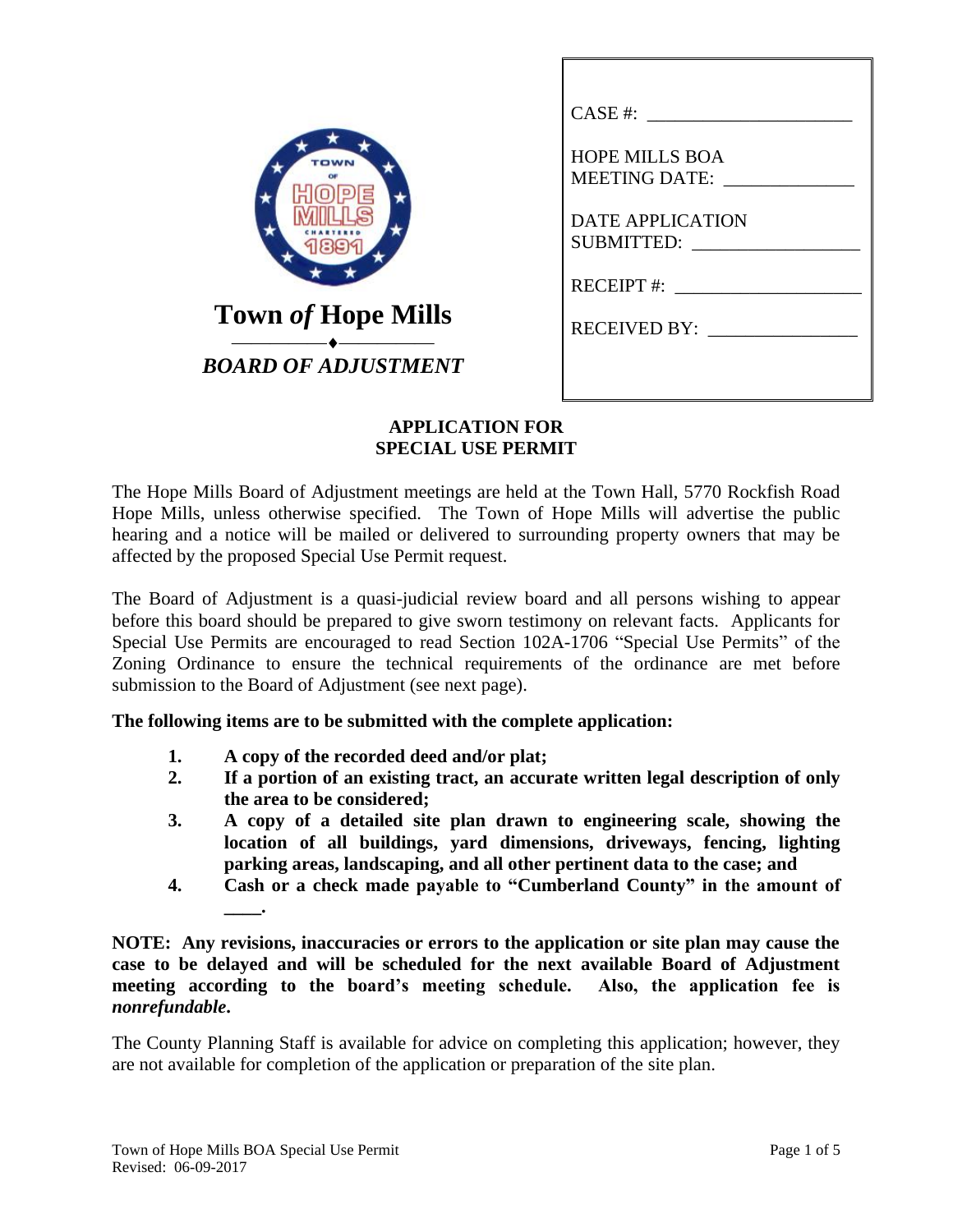# **EXCERPT FROM THE HOPE MILLS ZONING ORDINANCE**

**\_\_\_\_\_\_\_\_\_\_\_\_\_\_\_\_\_\_\_**

#### **Sec 102A-1706. Special Use Permits (portion of)**

(b) *Procedure.* Special Use Permits shall be granted by the Board of Adjustment as permitted for only those uses enumerated in Section 102A-403, Use Matrix, as special uses. Uses specified as a special use in Section 102A-403 shall be permitted only upon the issuance of a Special Use Permit by the Board of Adjustment.

The owner or owners of all property included in the petition for a special use permit shall submit a complete application and five copies of a detailed site plan (drawn in accordance with the specifications listed in Section 102A-1502) to the County Planning Staff. The Staff will schedule the application to be heard by the Board of Adjustment in accordance with the adopted time schedule. The County Planning Staff shall also notify the commanders of the military bases of any application affecting the use of property located within a five miles or less of the perimeter boundary of said bases.

Developers are encouraged to discuss their special use plans with the County Planning Staff and Town Staff prior to submission of the application. The Staff shall assist the developer upon request by reviewing special use plans to ensure that the technical requirements of this ordinance are met before submission to the Board of Adjustment.

(c) *Consideration of Application.* The Board of Adjustment shall consider the application, site plan and any other evidence presented in accordance with this article and may grant or deny the special use permit requested. In granting a Special Use Permit, the board shall find that:

- 1. The use will not materially endanger the public health or safety if located according to the plan submitted and proposed;
- 2. The use meets all required conditions and specifications;
- 3. The use will maintain or enhance the value of adjoining or abutting properties, or that the use is a public necessity; and
- 4. The location and character of the use, if developed according to the plan as submitted and recommended, will be in harmony with the area in which it is to be located and is in general conformity with Hope Mills' most recent and officially adopted land use plan, either comprehensive or a detailed area plan.

**Any special use permit granted becomes null and void if not exercised within the time specified in such approvals, or if no date is specified, within one calendar year from the date of such approval.**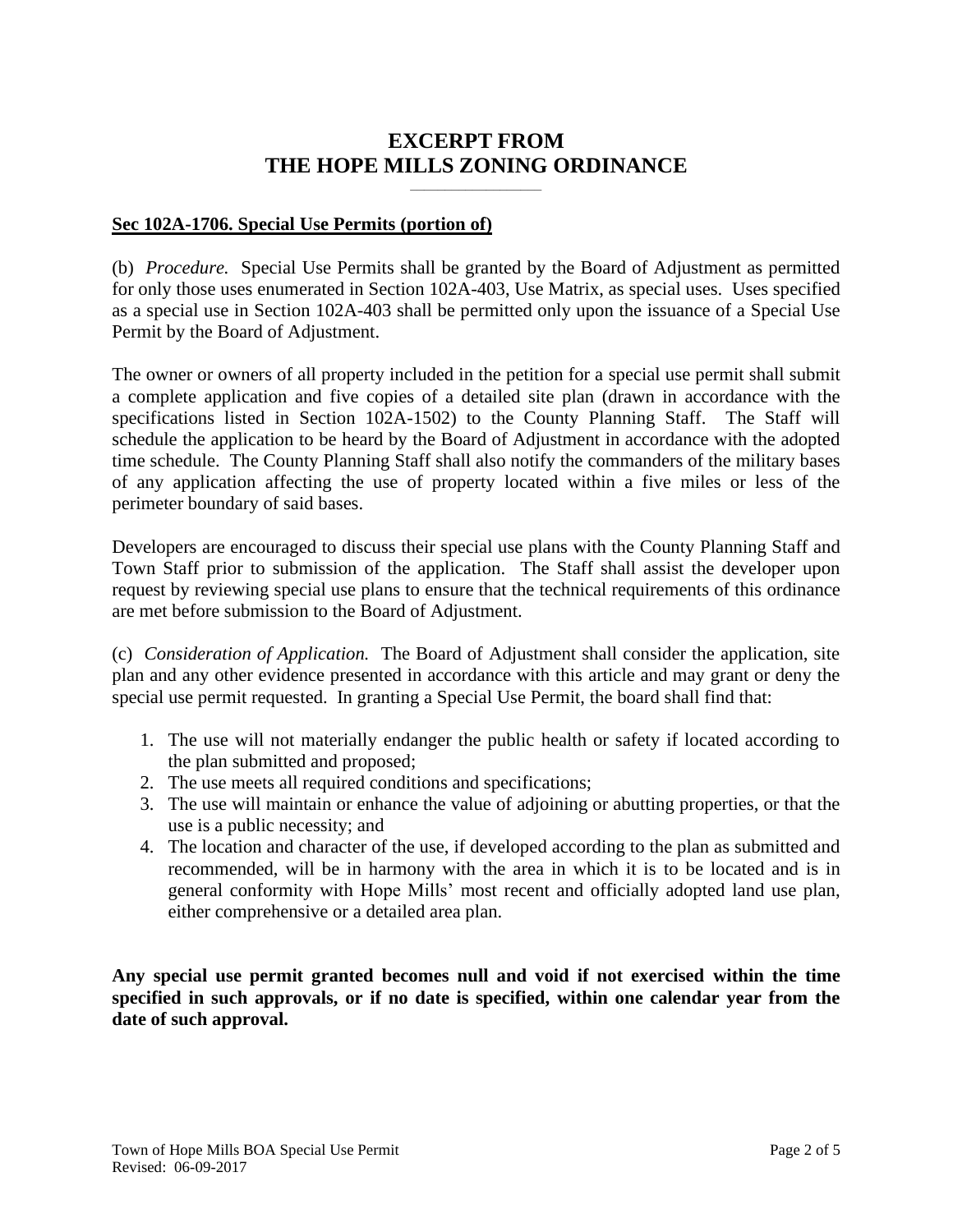### **TO THE BOARD OF ADJUSTMENT, HOPE MILLS, NORTH CAROLINA:**

I (we), the undersigned, hereby submit this application, and petition the Hope Mills Board of Adjustment to consider a request for a Special Use Permit. In support of this petition, the following facts are submitted:

| 1.        |                                                                                                                                                                                    |  |  |                                                                                                                                                                                                                                                                              |  |  |
|-----------|------------------------------------------------------------------------------------------------------------------------------------------------------------------------------------|--|--|------------------------------------------------------------------------------------------------------------------------------------------------------------------------------------------------------------------------------------------------------------------------------|--|--|
| 2.        | Parcel Identification Number (PIN) of property: ________________________________<br>(also known as Tax ID Number or Property Tax ID)                                               |  |  |                                                                                                                                                                                                                                                                              |  |  |
| 3.        |                                                                                                                                                                                    |  |  |                                                                                                                                                                                                                                                                              |  |  |
| 4.        |                                                                                                                                                                                    |  |  |                                                                                                                                                                                                                                                                              |  |  |
| 5.        |                                                                                                                                                                                    |  |  |                                                                                                                                                                                                                                                                              |  |  |
| 6.        | Deed Book: _________________, page_______________, Cumberland County<br>Register of Deeds. (Attach copy of deed of subject property as it appears in Registry).                    |  |  |                                                                                                                                                                                                                                                                              |  |  |
| 7.        | Existing use(s) of property: $\sqrt{\frac{2}{1-\frac{1}{2}} \cdot \frac{1}{2}}$                                                                                                    |  |  |                                                                                                                                                                                                                                                                              |  |  |
| 8.        |                                                                                                                                                                                    |  |  | Proposed use(s) of the property: $\sqrt{2}$ and $\sqrt{2}$ and $\sqrt{2}$ and $\sqrt{2}$ and $\sqrt{2}$ and $\sqrt{2}$ and $\sqrt{2}$ and $\sqrt{2}$ and $\sqrt{2}$ and $\sqrt{2}$ and $\sqrt{2}$ and $\sqrt{2}$ and $\sqrt{2}$ and $\sqrt{2}$ and $\sqrt{2}$ and $\sqrt{2}$ |  |  |
| 10.       |                                                                                                                                                                                    |  |  |                                                                                                                                                                                                                                                                              |  |  |
| 9.<br>11. | Do you own any property adjacent to, including across the street from, the property being<br>It is proposed that the property will be put to the following use: (Describe proposed |  |  |                                                                                                                                                                                                                                                                              |  |  |
|           | use/activity in detail including hours of operation, number of employees, signage,                                                                                                 |  |  |                                                                                                                                                                                                                                                                              |  |  |
|           |                                                                                                                                                                                    |  |  |                                                                                                                                                                                                                                                                              |  |  |
|           |                                                                                                                                                                                    |  |  |                                                                                                                                                                                                                                                                              |  |  |
|           |                                                                                                                                                                                    |  |  |                                                                                                                                                                                                                                                                              |  |  |
|           |                                                                                                                                                                                    |  |  |                                                                                                                                                                                                                                                                              |  |  |
|           |                                                                                                                                                                                    |  |  |                                                                                                                                                                                                                                                                              |  |  |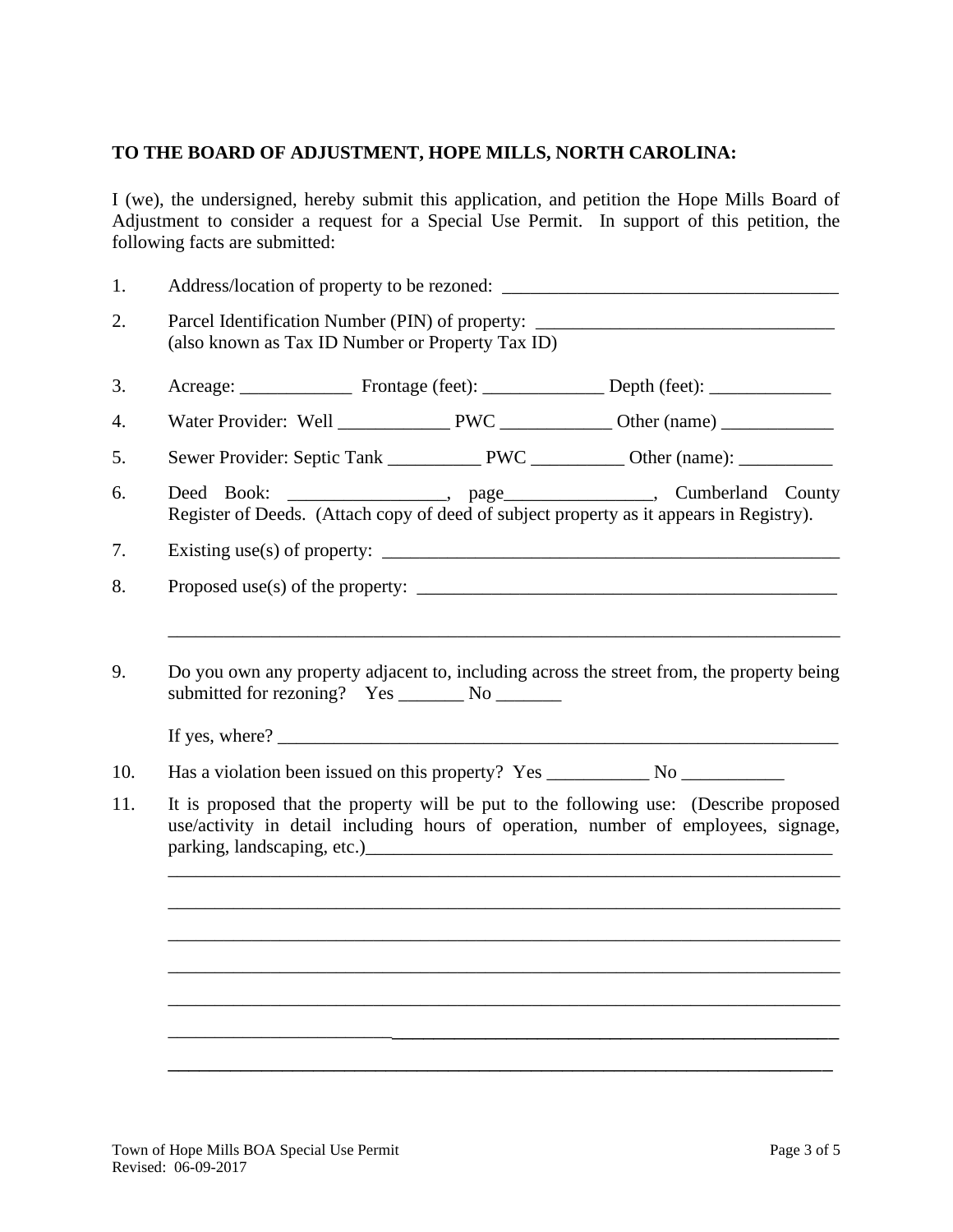*The County Planning Staff is available for advice on completing this application; however, they are not available for completion of the application.*

The undersigned hereby acknowledge that the County Planning Staff has conferred with the petitioner or assigns, and the application as submitted is accurate and correct.

| Property owner(s) name (print or type)                    |                                                                           |  |
|-----------------------------------------------------------|---------------------------------------------------------------------------|--|
| Complete mailing address of property owner(s)             |                                                                           |  |
| E-mail address                                            |                                                                           |  |
| Telephone number                                          | Alternative telephone number                                              |  |
| E-mail address                                            | Fax number                                                                |  |
| Complete mailing address or agent, attorney, or applicant | Agent, attorney, or applicant (other than property owner) (print or type) |  |
| Telephone number                                          | Alternative telephone number                                              |  |
| E-mail address                                            | Fax number                                                                |  |
| Owner's signature                                         | Agent, attorney, or applicant's signature<br>(other than property owner)  |  |
| Owner's signature                                         |                                                                           |  |